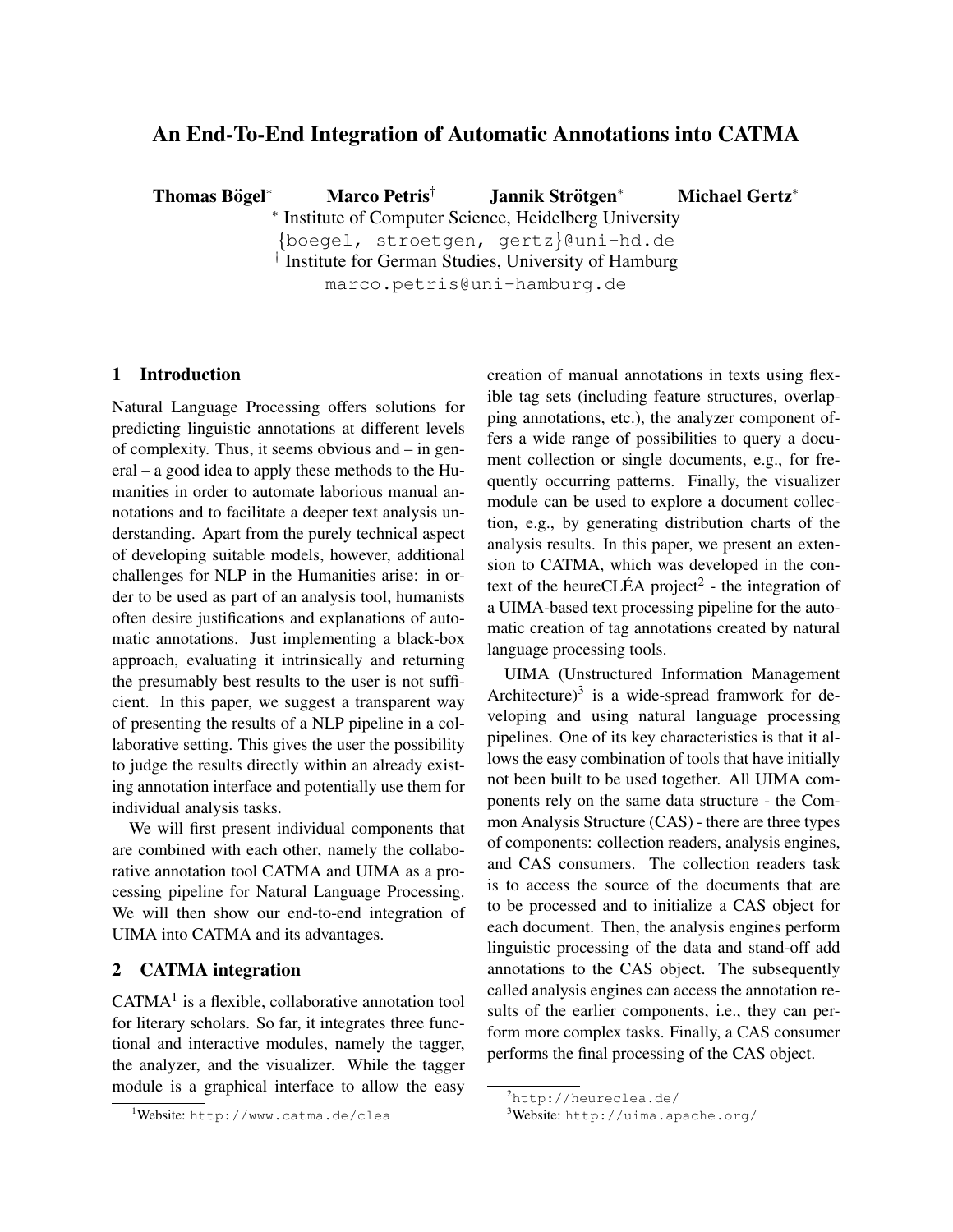

Figure 1: End-To-End architecture of combining the collaborative annotation platform CATMA with the automatic text processing pipeline UIMA.

In our case, the pipeline architecture is set up as depicted in Figure 1. The Collection Reader accesses the documents directly from CATMA and returns annotation information back to CATMA. However, the actual key feature of our development is that the user can directly access the automatic processing feature within the CATMA interface. That is, the user can select the types of annotations that shall be added to her document or document collection automatically. This significantly decreases the boundary for users not familiar with applying NLP tools for automatic processing of textual data, i.e., for typical CATMA users who are often literary scholars or students of the Humanities.

Nevertheless, our implementation is not a black box solution that only adds annotations that the user has to accept. In contrast, we are currently working on integrating a user feedback interface that will allow the initialization of user parameters based on the users feedback in the form of accepted or rejected annotations.

### 3 Research Workflow within CATMA

The advantage of a direct integration of UIMA into CATMA is best illustrated with an example: in order to analyse the temporal structure of documents (such as order phenomena), many linguistic aspects need to be taken into account. Temporal signals, e.g., calendrical, deictic or relational temporal expressions (Lahn and Meister, 2008), offer a hint for temporal phenomena of order. As manual annotation for these

basic linguistic phenomena is laborious, we are currently developing a machine learning system for predicting temporal signals. Figure 2 shows the possibility to create and directly inspect automatic annotations directly within the CATMA interface. With one click, the prediction of our NLP pipeline for temporal signals – or other annotations such as date and time expressions (Strötgen and Gertz,  $2013$ ) – can be shown. Note that the system output can easily be compared to any manual annotation as the type systems are completely independent. This flexibility allows scholars to focus on complex phenomena of the text with the possibility of automating simpler annotations. All automatic annotations are, however, non-obtrusive and completely changeable and reversible to give the choice of the level of automation to the user.

### References

- Lahn, S. and J. C. Meister (2008). *Einführung in die Erzahltextanalyse ¨* . Stuttgart: JB Metzler.
- Strötgen, J. and M. Gertz (2013). Multilingual and cross-domain temporal tagging. *Language Resources and Evaluation 47*(2), 269–298.